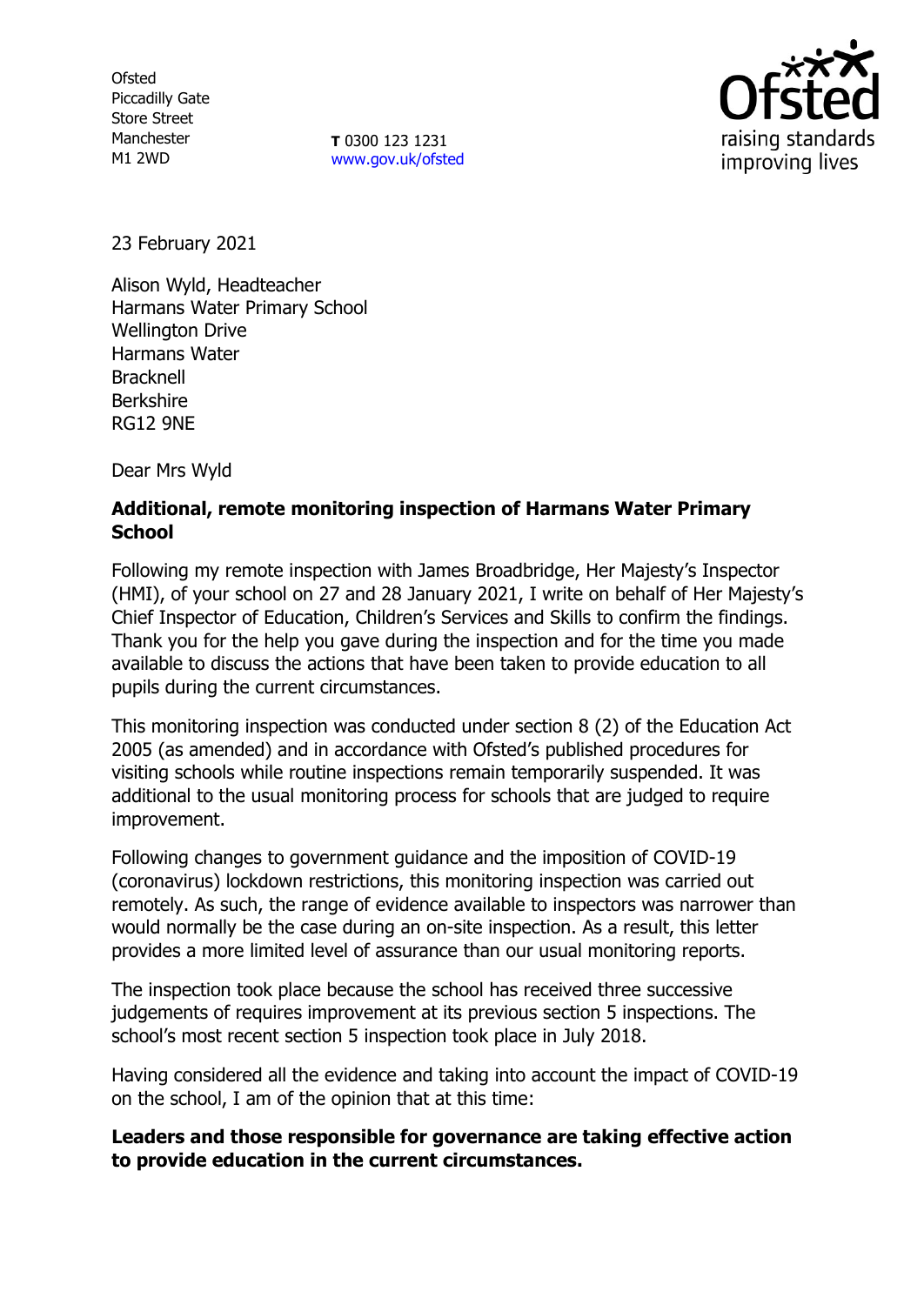

## **Context**

- The school has a falling roll, and there has been a restructure to reduce the size of the leadership team. The governing body has been strengthened with new members, who bring a range of relevant skills and experience.
- About one sixth of pupils had to self-isolate and be educated remotely during the autumn term, 2020. This included a class 'bubble' from each of Year 3 and Year 6.
- Around one fifth of pupils from Reception to Year 6 are currently being educated on site. These are vulnerable pupils and the children of key workers. Nearly all pupils with education, health and care plans for their special educational needs and/or disabilities (SEND) are attending school. The Nursery class is fully open. However, some parents have chosen not to send their nursery-aged children to school during the current lockdown.
- At the time of this inspection, leaders were successfully managing a few staff absences due to COVID-19.

## **Main findings**

- Leaders are going to great lengths to provide an interesting, enjoyable and balanced education for pupils in the current circumstances. The headteacher's high expectations and drive for improvement have not been diminished by the current challenges. Leaders are making speedy progress towards overcoming the weaknesses identified at the previous inspection, despite the pandemic.
- Relationships have strengthened, and the school has gone over and above what is required to support pupils and their families. This includes providing equipment, including technology, to support remote education and setting up a foodbank. Additional support is provided for pupils and parents who are finding learning at home difficult. This includes videos, emails and individual video calls. Staff also carry out regular checks on the welfare of pupils who are not attending school or who attend an alternative provision.
- Pupils working at home and those in school have equal access to the curriculum. This is because teachers are planning activities that are uploaded daily to a well-established learning platform and can be completed at home or in school. Children in Reception have received helpful resources to use at home, which they can use on the wide range of practical activities they have to complete with their family.
- $\blacksquare$  In most subjects, teachers are rightly ploughing ahead with the planned curriculum to ensure that pupils get the education they deserve. Teachers have made sensible choices about the ordering of topics in some subjects. For example, in mathematics teachers have chosen to teach fractions later in the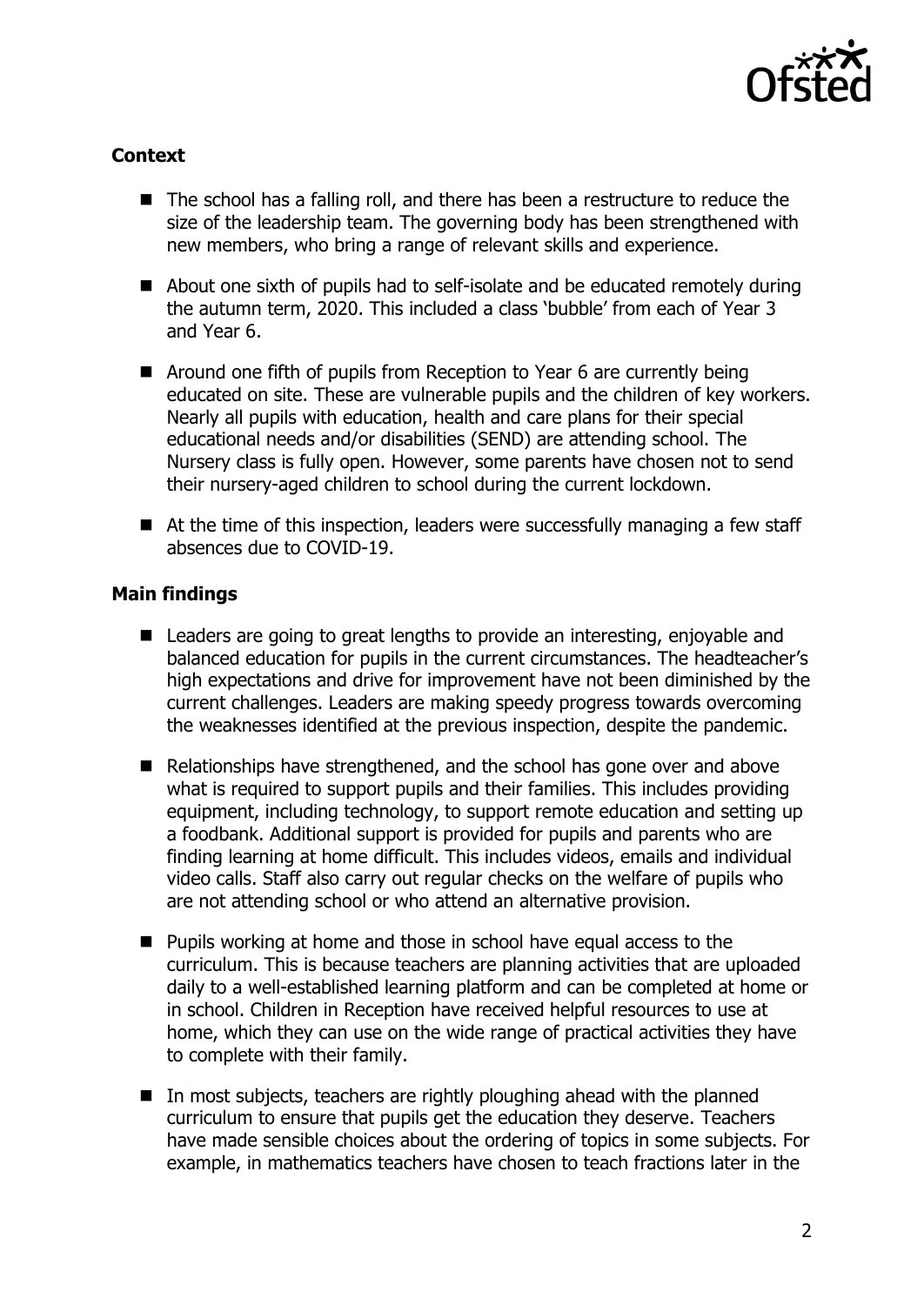

year, when all pupils return to school and can receive extra support. Some topics, such as money in Year 2, have been brought forward as teachers feel parents can support pupils well in this area. Some practical aspects of subjects have been postponed because not everyone would have access to the materials needed, for example clay work in art. The curriculum in French and physical education is currently being reviewed and, as a result, pupils are currently being set a variety of work.

- Reading has continued to be prioritised. Pupils at an early stage of reading are continuing to make stronger progress in phonics than previous cohorts. In Reception, children are receiving two short video inputs a day to help them with their sounds and early writing skills. Teachers have assessed pupils in Year 1 individually via video call to ensure that they are receiving the right work in phonics to help them learn to read quickly. Leaders are continually developing this area of improvement identified at the previous inspection.
- Vulnerable pupils and the children of key workers who are attending school are receiving the same education and curriculum as those working remotely. Pupils with SEND are receiving suitable work in and out of school to support their learning. This is because teachers are thinking carefully about their needs and, where appropriate, they provide different tasks and resources to help pupils with SEND be successful.
- Governors have proactively checked on the well-being and welfare of staff and leaders throughout the pandemic. They are mindful of the pressures that are on the school at this time and how this has been exacerbated by changes to the leadership team. Governors offer practical support, using their skills and experience, to help ensure that the school operates safely both on site and online. Governors have maintained their expectations about the improvements they expect to see and are continuing to meet regularly and visit the school, mainly remotely, to check on the current provision.
- School leaders have valued the support of the local authority during the pandemic. The local authority has continued to monitor the progress of the school since the last inspection and is pleased with the progress made. They have confidence in the leadership capacity within the school. Since March 2020, the local authority has contacted the school weekly to check on provision for pupils and the welfare of leaders.

## **Evidence**

This inspection was conducted remotely. We held meetings with the headteacher, other senior leaders, staff, three members of the governing body and two representatives of the local authority to discuss leaders' actions to provide education to all pupils during a national lockdown.